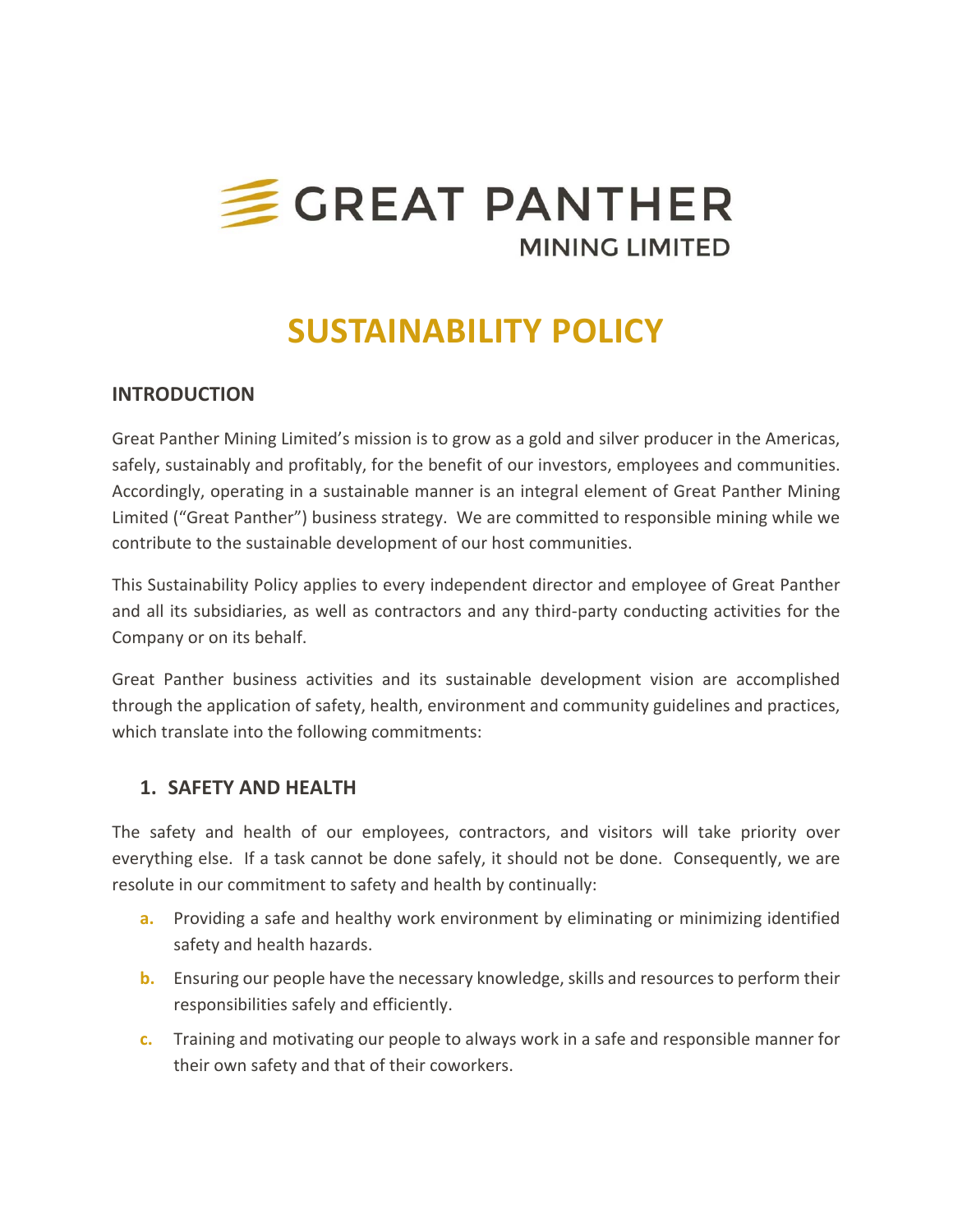

- **d.**  Ensuring that reporting of unsafe environments or behavior is completed in a conscientious and timely manner.
- **e.**  Understanding that all injuries and occupational illnesses are preventable, and no job is worth doing in an unsafe manner.
- **f.**  Identifying and managing risks systematically.
- **g.**  Holding each other accountable for superior safety and health practices.
- **h.**  Establishing measurable objectives and targets to ensure continuous improvement.

### **2. ENVIRONMENT**

We are committed to operating our mines and projects in an environmentally responsible manner for present and future generations. To achieve this, we will:

- **a.**  Implement and meet standards set by the applicable environmental laws and regulations in the countries in which we operate as a minimum.
- **b.**  Explore, design, construct, operate and reclaim mining operations by utilizing effective and proven practices that minimize adverse environmental impacts.
- **c.**  Establish monitoring programs to prevent and ensure that any relevant environmental impact is identified and mitigated timely and appropriately.
- **d.**  Foster and maintain an environmentally responsible culture and behavior within the workplace and in those areas in which we conduct business activities.
- **e.** Engage with our stakeholders, understand and respond to their expectations, and effectively communicate our environmental projects and performance.
- **f.**  Provide our people with the necessary knowledge, skills and resources to implement our environmental standards and best practices.
- **g.**  Set and review environmental objectives and targets aimed at continual improvement.

## **3. COMMUNITY ENGAGEMENT AND DEVELOPMENT**

We believe that mining can be a positive force for social and economic development, and beneficial for host countries and communities. Our ultimate goal is to conduct our business activities responsibly and be welcome and respected in the communities where we operate. We also have a responsibility to develop and maintain constructive relationships with our host communities, and we firmly believe that a two‐way engagement and dialogue will build trust and foster genuine collaboration with local stakeholders. We will achieve this by: